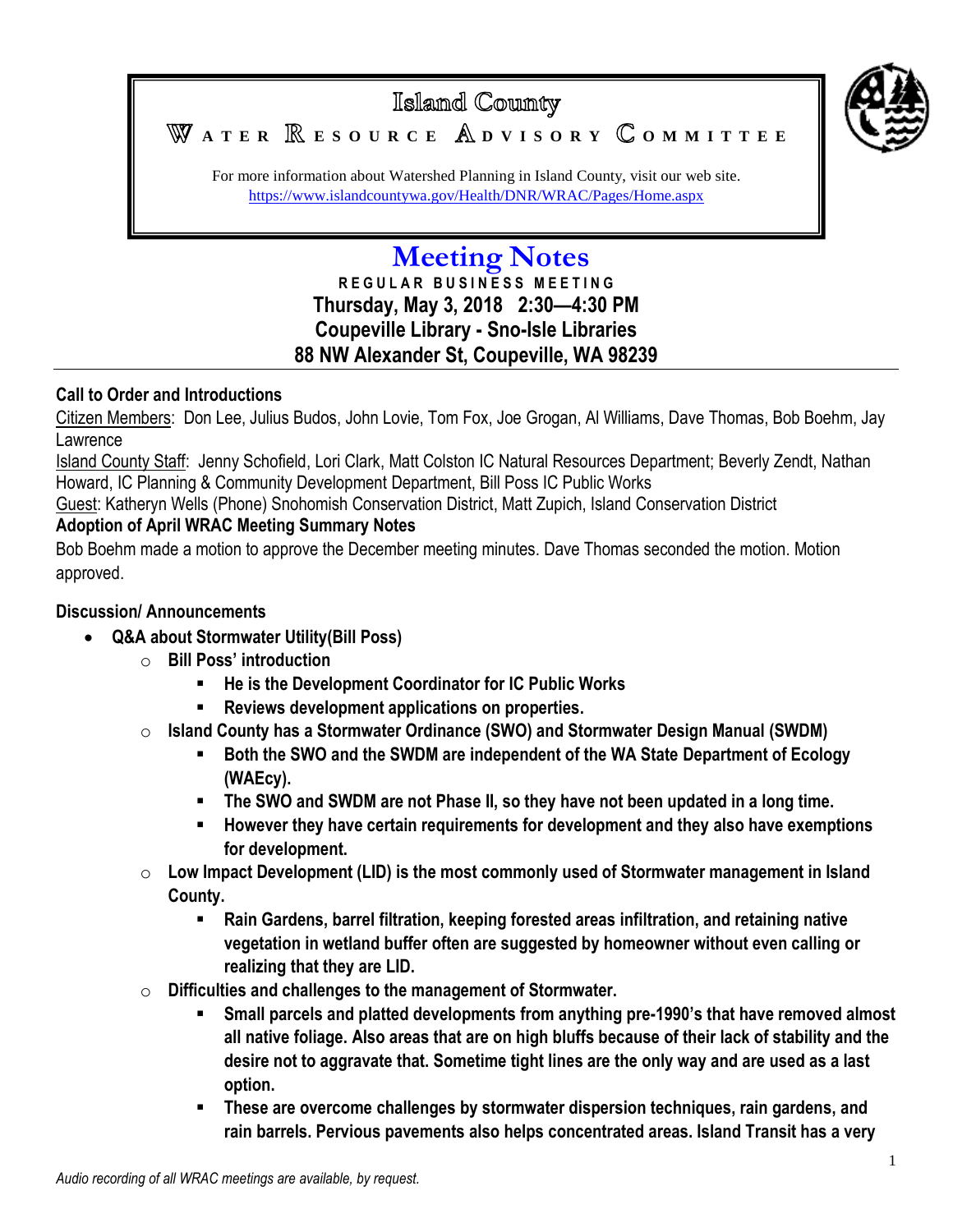**impressive use of permeable pavement that is supported by a rain garden. LID is a great way to recharge of aquafers.**

- **LID is not required by ICC but the code contains incentives.**
- o **(Julius Budos)What are the incentives built into code?** 
	- **(Bill Poss) If there is a major development (one that is over 5000 sq. ft. of new impervious surface) Engineer has to complete a drainage report and plan. If a developer is using low impact strategies then they can create a Drainage Narrative which is cheaper and less intensive than a report. It is the most used method which is a deterrent for retention ponds. Stormwater management tries to emulate the way water behaved pre-development (water quality and flow).**
	- **(Bill Poss) Other incentives include voluntary limiting harvest trees to about 5000 board ft. of timber and retain native vegetation during clearing and grading can be exempt from forest practice rules and regulation and save 2500 dollars in permitting fees with help from WA State Department of Natural Resources (WADNR).**
- o **(Al Williams) Who regulates the installation and the maintenance of these LID practices?**
	- **(Bill Poss) These measures are mostly self-maintaining. Including rain gardens. But mostly the property owners do, not the county.**
	- **(Al Williams) Do the rain gardens need to be able to percolate?**
	- **(Bill Poss) Rain gardens can be designed for all types of soil from shallow to well percolating.**
	- **(Al Williams) Concerns about mosquitos if built on poor soils**
	- **(Bill Poss) There are other options for those areas as well but the rain garden just has to be properly designed to avoid a problem with ponding.**
- o **(Al Williams) What is the honest feasibility of permeable pavement?**
	- **(Bill Poss) Disclosing that he is not a road engineer explains that the pavement is designed for a certain weight capacity and usage. It's not something that semi-trucks would be running over it.**
- o **(Don Lee) How many people approach our government for LID options?**
	- **(Bill Poss) 75% for residential development and 60% for commercial, mostly because they save money.**
- o **(Don Lee) Clean Water Utility has a line item in its budget for LID. Why don't Island County not fund LID?** 
	- **(Bill Poss) That's a decision that Board would decide.**
- o **(John Lovie) Is there a mechanism for LID to be brought up during permitting if the designs don't include LID?**
	- **(Bill Poss)Yes, that is a Public Works policy requirements. On the permit there is an entire section discussing and asking about storm water flow and dispersal. Especially, when the stormwater is diverted to ditch.**
	- **(John Lovie) Do the conservation districts help implement LID do you refer to them?**
	- **(Bill Poss) Yes the conservation district is a partner.**
	- **(Dave Thomas) Should Island County not try to codify LID requirements?**
	- **(Al Williams) Enforcement of said stormwater drainage standards might be a challenge?**
	- **(Bill Poss) 10 years it should have been codified. Currently, there is no really need. The only places that truly need LID need to be grandfathered into LID methods are truly that is the challenge. Homeowner's associations are another tool to use during trying to manage**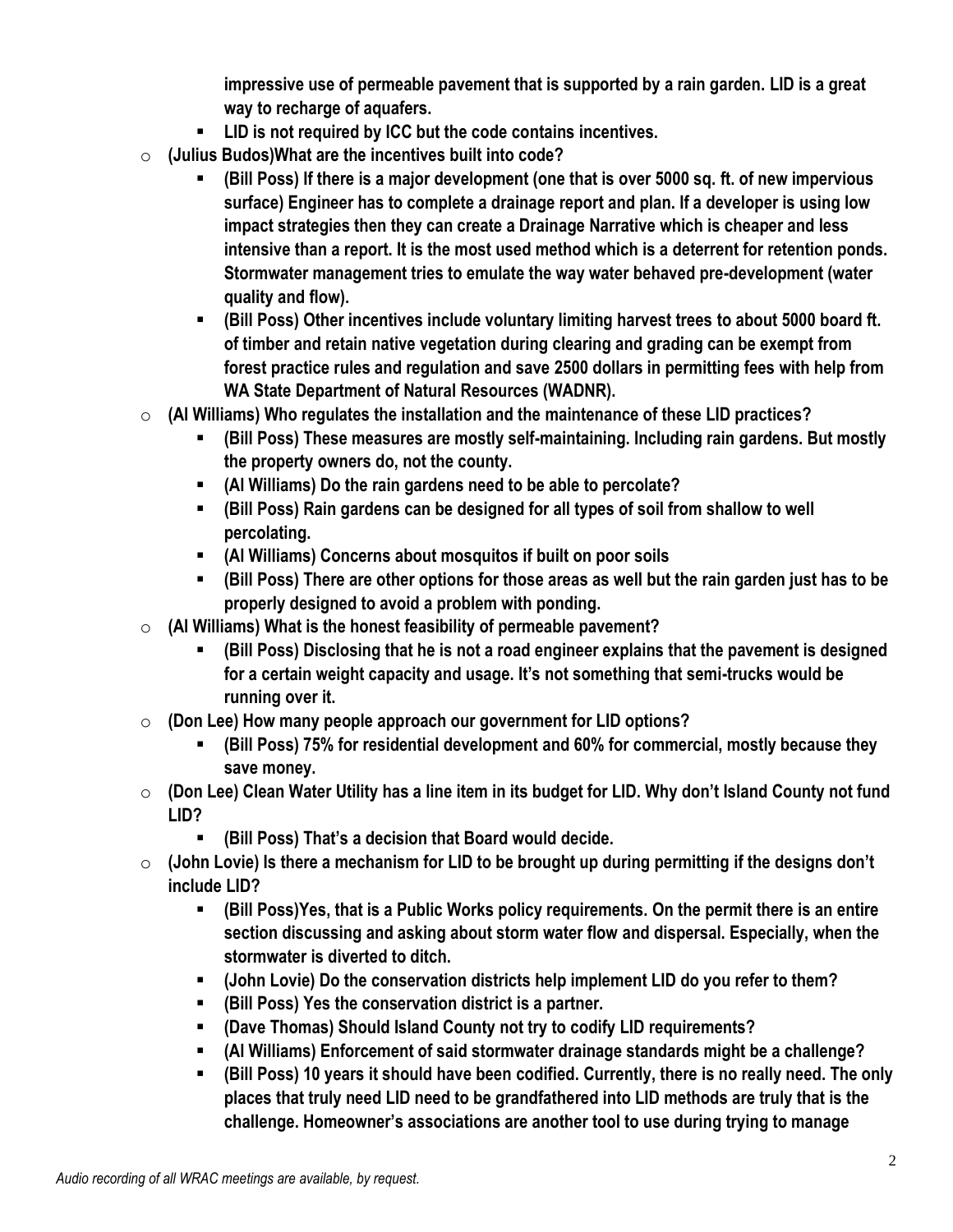**stormwater to make maintenance agreement. The county can enforce only then if a permit has been issued.**

- o **(Tom Fox) Due to the ad hoc approach of the County, is there or has there ever been a method of prioritizing stormwater drainage for new commercial and residential to require LID strategies.**
	- **(Bill Poss) That study has not been from Public Works**
	- **(Lori Clark) WSU extension has and the speaker from WSU is coming in June**
- o **(Tom Fox) Education to construction firms and builders might be the best way forward.**
- o **(Julius Budos) Are there standards and guidelines for LID?**
	- **(Bill Poss) In the stormwater design manual there are standards and guidelines. Nothing to the level as a one size fits all for each property.**
- o **(Tom Fox) How much of stormwater runoff comes into the stormwater system in the culvert system?**
	- **(Bill Poss) No study that could accurately report that volume. There are Critical Drainage Areas the IC Public Work acknowledges certain areas that are more prone to flooding.**

## **Adoption of April WRAC Meeting Summary Notes**

**Bob Boehm made a motion to approve the December meeting minutes. Dave Thomas seconded the motion. Motion approved.**

- **Announcement about funding and WebEx (Lori Clark)**
	- o **WebEx will be available for next meeting.**
	- o **Funding released for more staffing hours with the WRAC.**
- **Coordinated Water Systems Plan Review [CWSP] (Nathan Howard)**
	- o **Coordinate next few meetings to divide 12 topics of CWSP to consider for a presentation to the board.**
	- o **Ranking subjects (No Change, More Research/outreach, and Move forward w/recommendation) to present to the Board so that there are suggestions ready for the next update to the CWSP after the meetings so there is a final report. Will give prioritization.**
	- o **This meeting packet discusses the nature and definition of Timely and Reasonable for decision making.**
	- o **(Joe Grogan) What is timely and reasonable for the County?**
		- **(Nathan Howard) County has policy but no official code on this but usually o.**
- **(John Lovie) Announcer- WADOH Planner Jennifer Kropack is retiring today and not is having that position filled. Letter should be written to both thank Jennifer for her service and advocate to return of Jennifer if possible to this position. (No vote)**
	- o **(Nathan Howard) WAEcy has a lot of problems currently with new standards coming down.**
- **LID Incentivization Discussion (Julius Budos)**
	- o **(Julius Budos) List updated from last meeting including some comments from Katheryn Wells**
		- **Incentive v. Benefit** 
			- **(Tom Fox)There may be validity to benefits and incentives for builder's not just incentives.**
	- o **(John Lovie) Incentives are things that can be done for construction of LID post permit issuance.**
	- o **(Don Lee) Priority list must be made to rank incentives.**
	- o **(Matt Zupich) Possibility of a point system for stormwater and LID designs. For the county to help even out and make development less difficult for builders.**
	- o **(Jenny Schofield) Contacting April Hines from City of Everett government to give WRAC information about rebate system in Everett.**